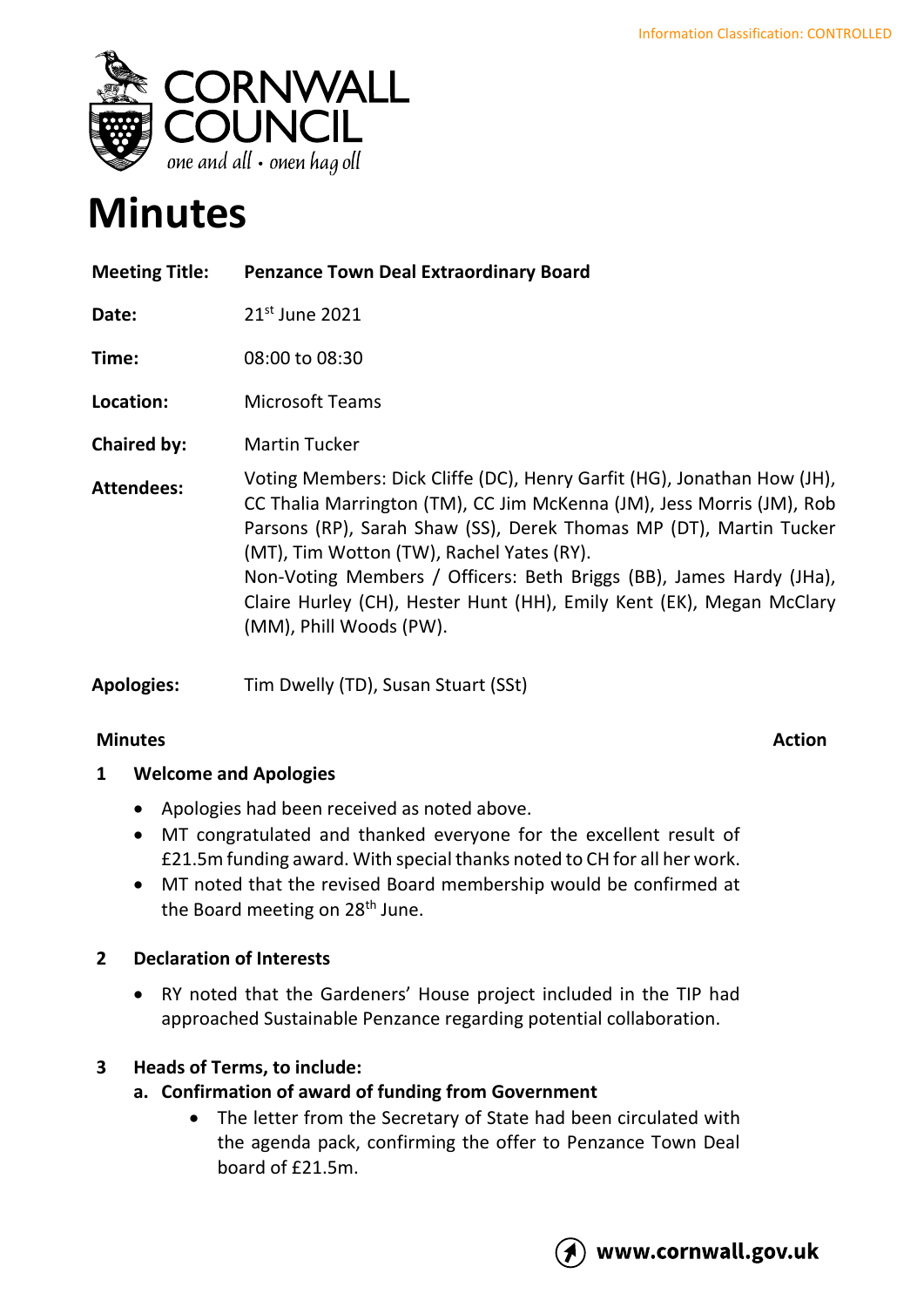#### **b. To agree HoT and next steps**

- A paper had been circulated with the agenda pack and PW provided an overview of this.
- PW noted that the offer represented 90% of the funding requested which was a better than average result.
- PW advised that, should the Board approve signature of the HoTs by the Chair, signature by Cornwall Council's CEO was lined up for later in the week.
- PW advised that he had consulted with the legal team who were happy with the letter, advising that it was not legally binding and acted as a memorandum of understanding.
- It was noted that, following signature of HoTs, there was a two-month window for confirming projects and re-prioritising funding allocation.
- This period of time would also be used to consider the conditions placed against the Enterprise Grant scheme and how these would be addressed.
- JMcK noted that 'Gardeners' had been incorrectly spelt as 'Gardners' twice in the letter.
- The Board unanimously agreed that MT sign the letter.
- PW advised that MT's signature would be added to the document, along with Kate Kennally's later in the week and that Cornwall Council would submit the signed letter to Government.

#### **4 AOB**

- MT requested that, prior to the Board meeting on 28<sup>th</sup> June, all Board Members consider their views on how best to cut £2.35m from the budget in order to deliver projects within the awarded funding.
- **ACTION:** all Board Members to consider funding allocation
- Board

CH

- MT invited Members with any thoughts prior to the meeting to share them with the Board via email.
- PW confirmed that the budget could be cut from any number of projects, or a project could be removed.
- PW noted the Arcadis Post Submission Assessment which had been circulated the previous week and how this would be used to inform decision making on project readiness etc.
- CH advised that she would recirculate the TIP2 spreadsheet along with a link to the Arup project prioritisation tool on the Towns Fund website.
- **ACTION:** CH to circulate TIP2 and Towns Fund link
- It was noted that the first stage in the process was to consider Board views on the way the funding should be allocated and then it was important to engage with project leads.